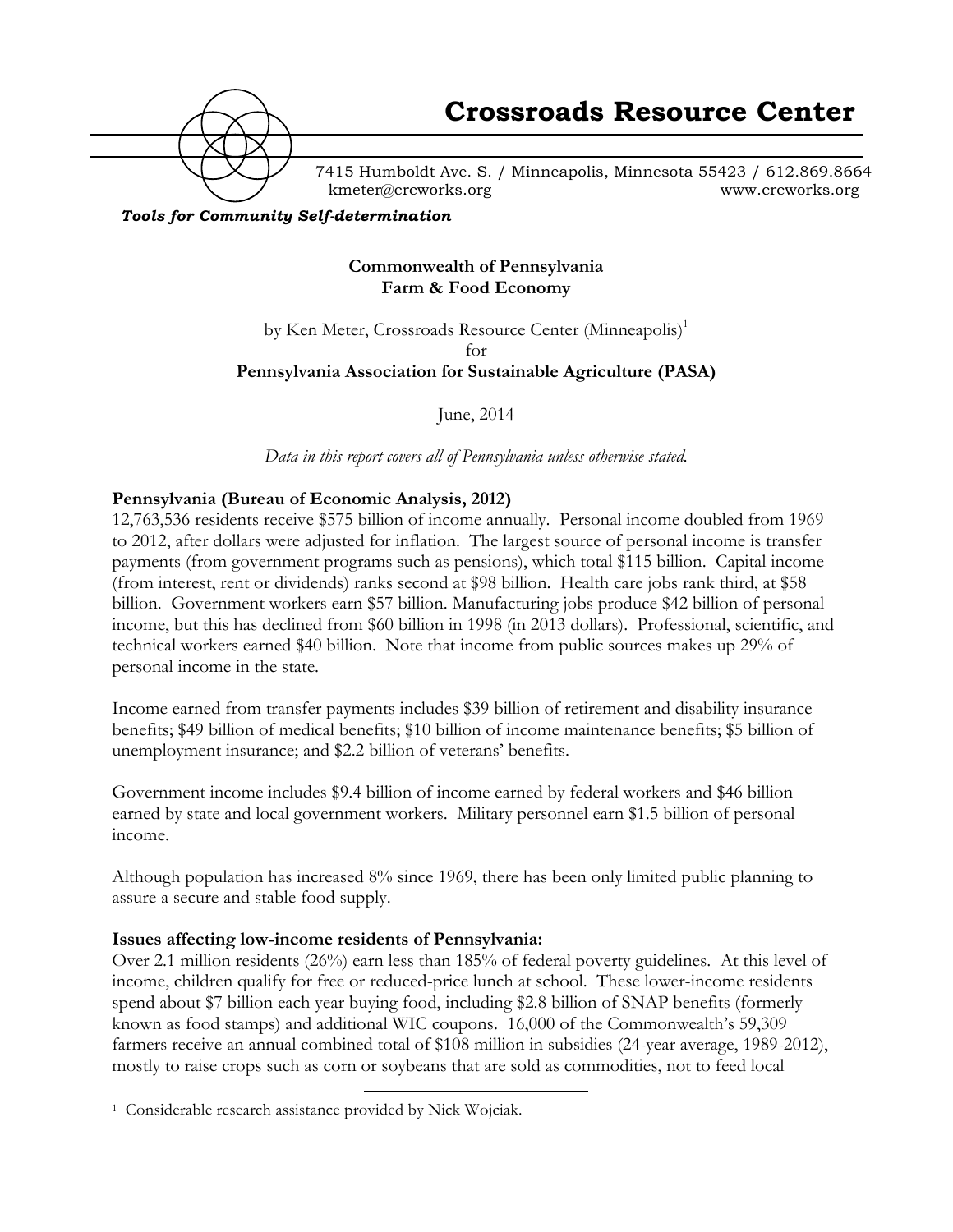residents. *Data from Federal Census of 2008-2012, Bureau of Labor Statistics,*  $\mathcal{Q}$  *Bureau of Economic Analysis.*

7% percent of the state's households (more than 340,000 residents) earn less than \$10,000 per year. *Source: Federal Census of 2008-2012.*

14% of all adults aged 18-64 in the Comonwealth carried no health insurance in 2010. *Source: Centers for Disease Control.*

### **Food-related health conditions:**

24% of the state's residents reported in 2009 that they eat five or more servings of fruit or vegetables each day. 76% do not. This level of adequate consumption is the same as in 1996. This is a key indicator of health, since proper fruit and vegetable consumption has been connected to better health outcomes. *Source: Centers for Disease Control.*

50% of Pennsylvania adults reported in 2009 that they have at least 30 minutes of moderate physical activity five or more days per week, or vigorous physical activity for 20 or more minutes three or more days per week. This is a slight increase over 2001 levels. *Source: Centers for Disease Control.*

10% of the Commonwealth's residents have been diagnosed with diabetes as of 2010. This is an increase from 8% in 2004. *Source: Centers for Disease Control.* Direct and indirect medical costs for treating overweightness, diabetes, and related conditions in the Commonwealth are estimated at \$10.2 billion per year. This ranks as fifth among all states. *Source: American Diabetes Association.*

66% of Pennsylvania residents are overweight (37%) or obese (29%) as of 2010. The obesity rate increased dramatically from 16% in 1995. *Source: Centers for Disease Control.*

## **The Commonwealth's farms (Agricultural Census, 2012)**

*Agriculture Census data for 2012 were released May 2, 2014*

*The Census of Agriculture defines a "farm" as "an operation that produces, or would normally produce and sell, \$1,000 or more of agricultural products per year."*

*Land:*

- 59,309 farms.
- The Commonwealth of Pennsylvania had 3,854 fewer farms in 2012 than in 2007.
- This is a decline of  $6\%$  in the number of farms.
- 654 (1%) of these are 1,000 acres or more in size.
- 23,000 (39%) farms are less than 50 acres.
- Average farm size is 130 acres.
- The Commonwealth has 7.7 million acres of land in farms.
- Pennsylvania holds 4 million acres of harvested cropland.
- 39,000 of these acres are irrigated.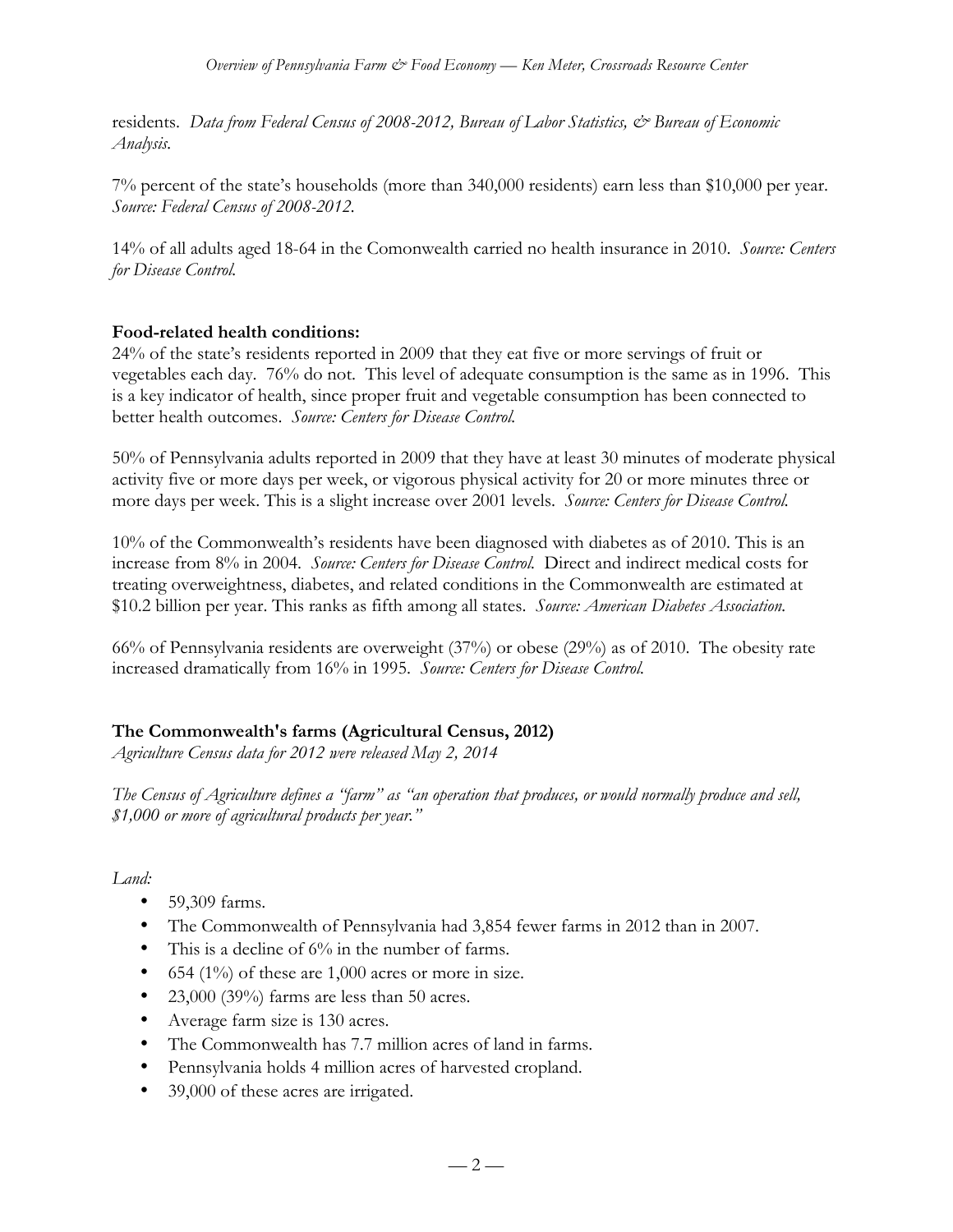• Average value of land and buildings per farm was \$705,000.

# *Sales:*

*With the exception of foods sold directly to consumers (see below), farmers typically sell commodities to wholesalers, brokers or manufacturers that require further processing or handling to become consumer items. The word "commodities" is used in this report to mean the crops and livestock sold by farmers through these wholesale channels. The term "products" encompasses commodity sales, direct sales, and any other sales.* 

- Pennsylvania's farmers sold \$7.4 billion of crops and livestock in 2012.
- Farm product sales increased by 27% from 2007 to 2012.
- \$2.8 billion of crops were sold.
- \$4.6 billion of livestock and products were sold.
- 31,000 (52%) of the Commonwealth's farms sold less than \$10,000 of products in 2012.
- Total sales from these small farms were \$71 million, 1% of the Commonwealth's farm product sales.
- 12,000 (20%) of the Commonwealth's farms sold more than \$100,000 of products.
- Total sales from these larger farms were \$7 billion, 95% of the Commonwealth's farm product sales.
- 52% of the Commonwealth's farms (31,000 of 59,000) reported net losses in 2012.
- 16,000 (27%) of Pennsylvania farmers collected a combined total of \$86 million of federal subsidies in 2012.

## *Production Expenses:*

- Feed purchases were the largest single expense for Pennsylvania farmers in 2012, totaling \$1.8 billion (30% of production expenses).
- Hired farm labor ranked as the second most important expense, at \$672 million (11%).
- Farmers charged \$515 million (9%) to depreciation.
- Livestock and poultry purchases totaled \$502 million (8%).
- Repairs, supplies, and maintenance costs were \$453 million (7%).
- Fertilizer, lime, and soil conditioner expenses were \$351 million (6%).
- Gasoline, fuels, and oil purchases totaled \$312 million (5%).

# *Cattle & Dairy:*

- 25,000 farms hold an inventory of 1.6 million cattle.
- 880,000 cattle were sold by farmers in 2012 for total sales of \$717 million.
- 12,000 farms raise beef cows.
- 7,829 farms raise milk cows.
- 9,752 farms produced corn for silage.
- 33,000 farms produced 4.5 million tons of forage crops (hay, etc.) on 1.7 million acres.

*Other Livestock & Animal Products:*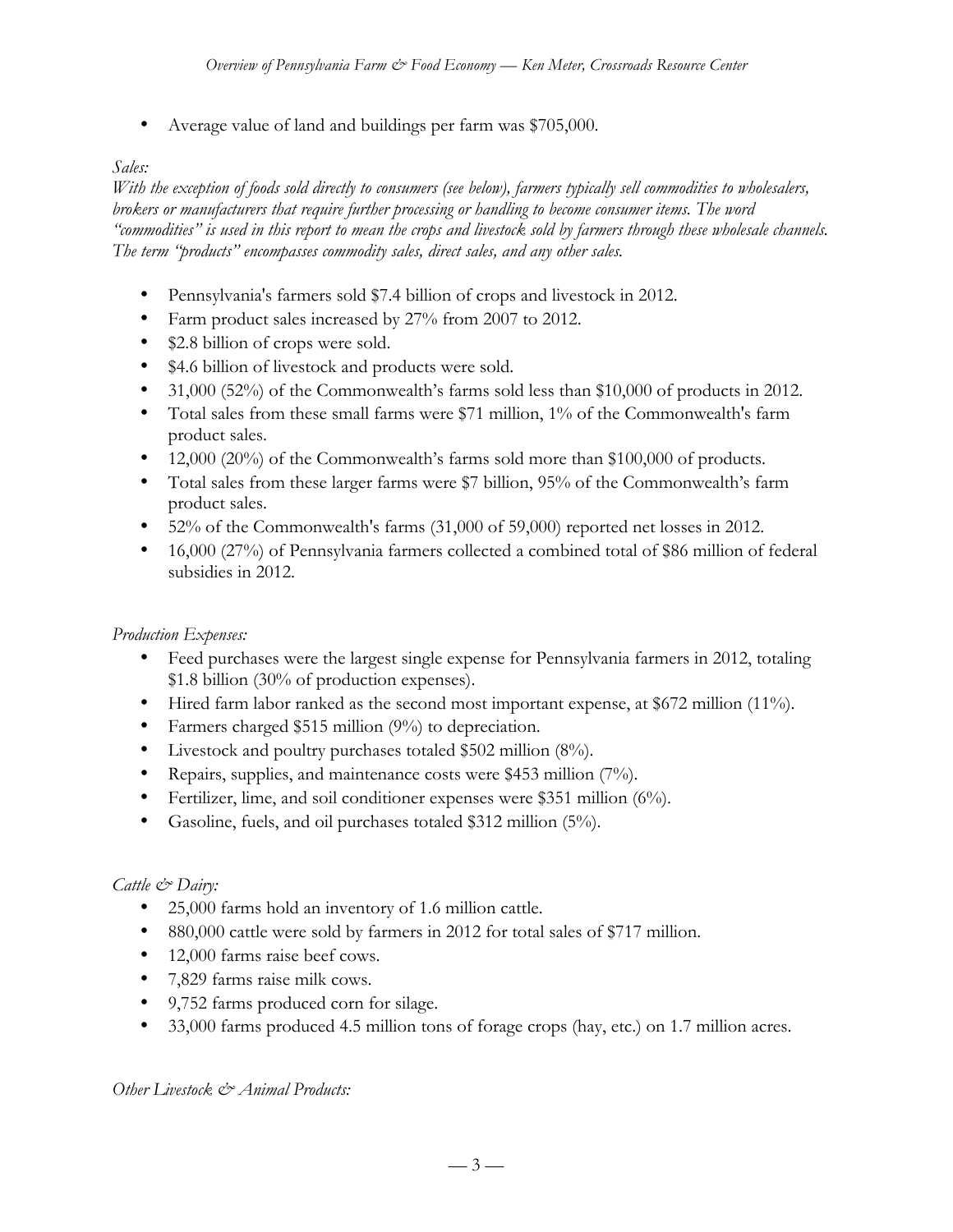- 3,097 farms hold an inventory of 1.1 million hogs and pigs.
- 2,672 farms sold 4.7 million hogs and pigs in 2012.
- 3,590 farms hold an inventory of 97,000 sheep and lambs.
- 4,035 farms sold \$16 million worth of sheep, goats, and lambs in 2012.
- 9,539 farms hold an inventory of 25 million laying hens*.*
- 1,395 farms sold 167 million broiler chickens.
- 223 farms engage in aquaculture.
- 3,174 farms raise horses and ponies.

## *Grains, Oil Seeds, & Edible Beans:*

- 19,000 farms produced \$1.2 billion of grains, oil seeds, and edible beans in 2012.
- 17,000 farms produced 126 million bushels of corn on 998,000 acres, worth \$801 million.
- This amounts to an average price per bushel of corn of \$6.36. *Note that this price is an approximation, and does not necessarily represent an actual price at which corn was sold.*
- 7,718 farms produced 25 million bushels of soybeans on 520,000 acres, worth \$310 million.
- This amounts to an average price per bushel of soybeans of \$12.40. *Note that this price is an approximation, and does not necessarily represent an actual price at which soybeans was sold.*
- The total value of corn and soybeans amounted to 15% of all farm product sales in 2012.
- 4,053 farms produced 9 million bushels of wheat on 145,000 acres, worth \$64 million.
- This amounts to an average price per bushel of wheat of \$7.11. *Note that this price is an approximation, and does not necessarily represent an actual price at which wheat was sold.*
- 4,524 farms produced 3.8 million bushels of oats on 65,000 acres.

*Vegetables & Melons (some farmers state that Ag Census data does not fully represent vegetable production):*

- 3,968 farms worked 49,000 acres to produce vegetables, worth \$141 million.
- This represents a 8% decrease in the number of farms (from 4,300) and a 12% increase in sales (from \$126 million) over 2007 levels.
- 1,330 farms raised potatoes*.*

*Fruits (some farmers state that Ag Census data does not fully represent fruit production):*

- 2,282 farms in the Commonwealth hold 41,000 acres of orchards.
- 3,147 farms sold \$161 million of fruits, nuts, and berries*.*

## *Nursery & Greenhouse Plants:*

- 3,012 farms sold \$945 million worth of ornamentals in 2012.
- This represents an increase of 11% in the number of farms (from 2,719) and an increase of 6% in the number of sales over 2007.
- 1,055 farms sold Christmas trees.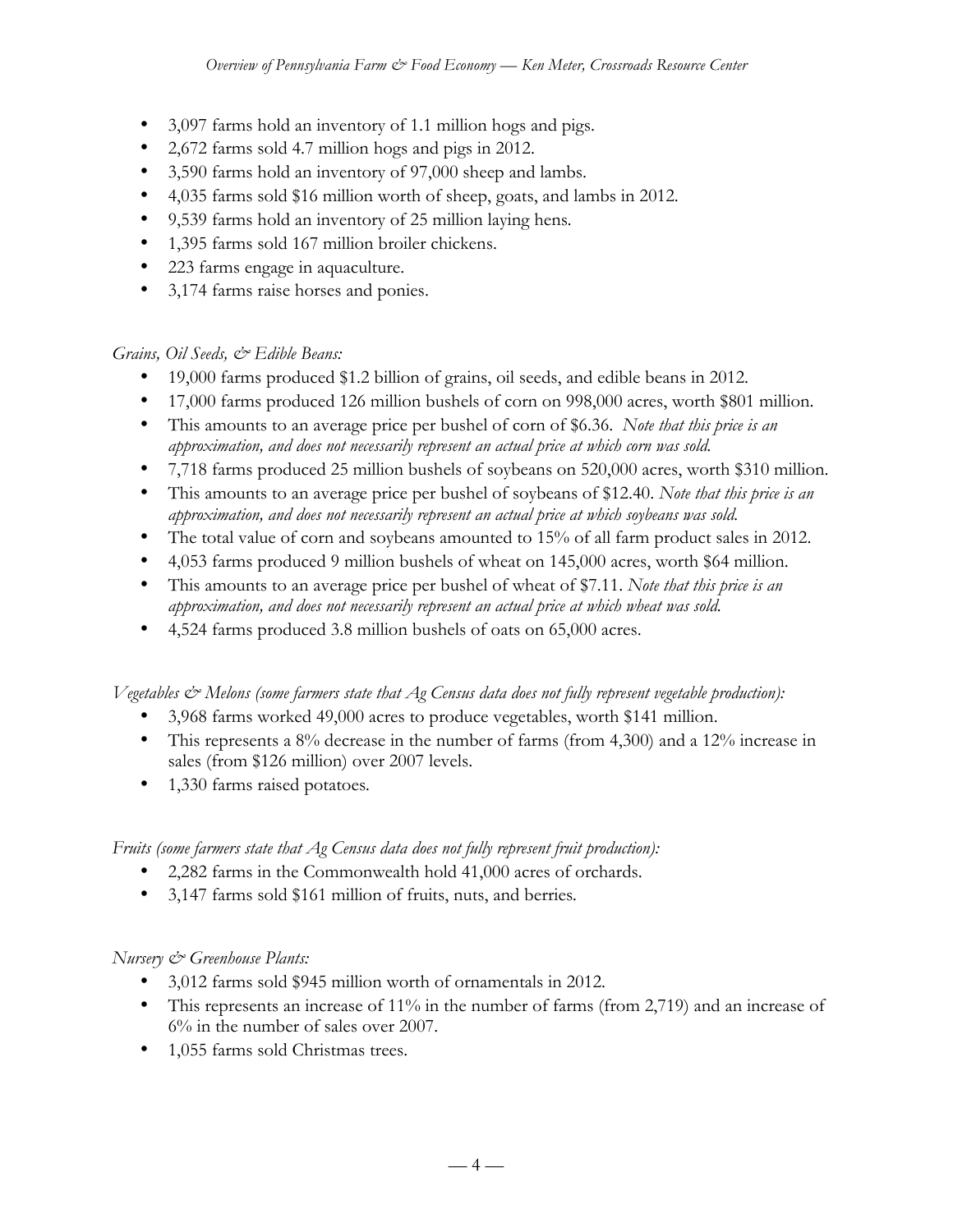## *Direct & Organic Sales:*

- 7,577 farms sell \$86 million of food products directly to consumers. This is a 20-farm increase of number of farms selling direct, and a 13% increase in direct sales over 2007, when \$76 million were sold.
- This amounts to 1.2% of farm product sales, four times the national average of 0.3%.
- 600 farms in the Commonwealth sold \$79 million of organic products.
- 551 farms market through community supported agriculture (CSA).
- 3,145 farms produce and sell value-added products.
- 2,379 farms marketed products directly to retail outlets.
- 1,124 farms had on-farm packing facilities.

# *Conservation Practices:*

- 9,280 farms practice rotational or management intensive grazing.
- 141 farms practiced alley cropping or silvopasture.
- 247 farms harvested biomass for use in renewable energy.

## *Other Crops:*

• 1,312 farms produced 22 million pounds of tobacco on 9,532 acres, worth \$40 million.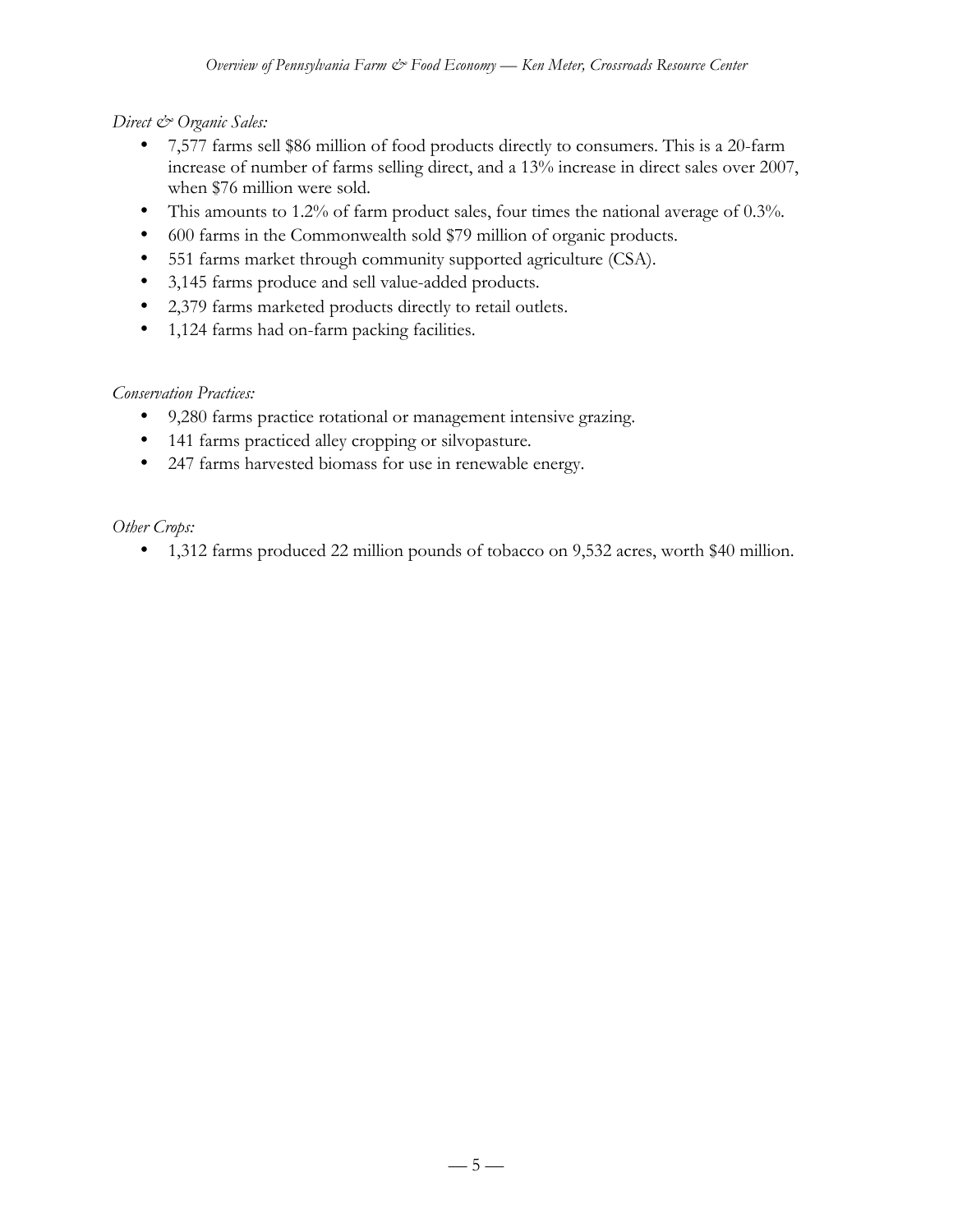# **Operations by Legal Status for Tax Purposes in the Commonwealth of Pennsylvania (Census of Agriculture, 2012)**

|                                                           | Farms  | Acres     |
|-----------------------------------------------------------|--------|-----------|
| Family or individual                                      | 52,390 | 5,928,144 |
| Partnership                                               | 3,808  | 1,052,558 |
| Corporation (family held)                                 | 2,054  | 490,771   |
| Corporation (other than family held)                      | 240    | 53,591    |
| Other – cooperative, estate or trust, institutional, etc. | 817    | 179,380   |
| Totals                                                    | 59,309 | 7,704,444 |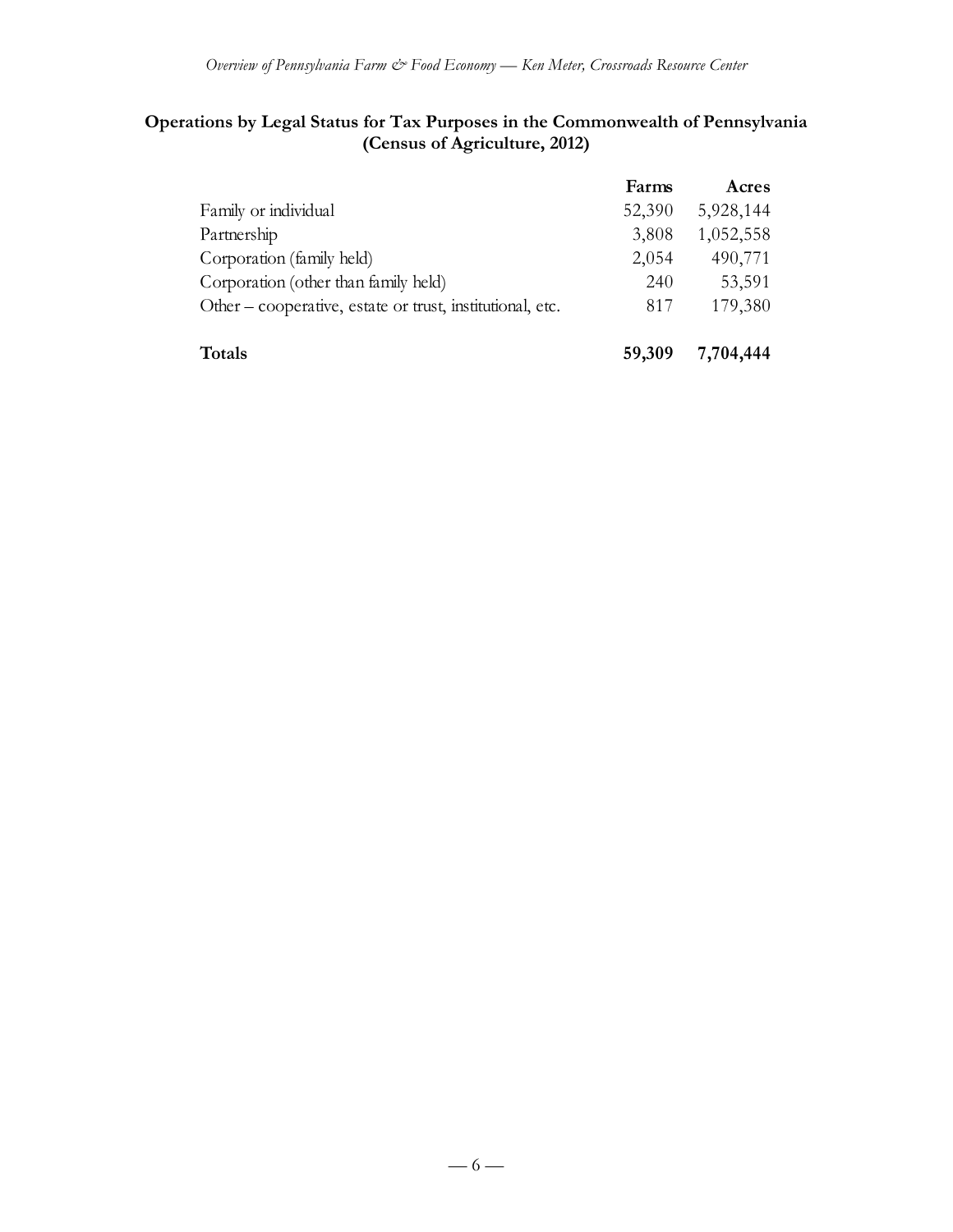# **Commonwealth of Pennsylvania highlights (Agriculture Census 2012)**

- 59,309 farms,  $6\%$  less than in 2007.
- Pennsylvania has 7.7 million acres of land in farms.
- Farmers sold \$7.4 billion of products in 2012.
- \$2.8 billion (38%) of these sales were crops.
- \$4.6 billion (62%) of these sales was livestock.
- The most prevalent farm size is 50 to 179 acres, with 25,000 farms (42%) in this category.
- The next most prevalent is 10 to 49 acres, with 18,000 (30%) farms.
- 654 farms  $(1\%)$  are 1,000 acres or more.
- 23,000 farms (39%) are less than 50 acres.
- 31,000 farms (52%) sold less than \$10,000 in farm products.
- 12,000 farms (20%) sold more than \$100,000 in farm products.
- 7,577 farms sell \$86 million of food products directly to consumers. This is a 20-farm increase of number of farms selling direct, and a 13% increase in direct sales over 2007 sales of \$76 million.
- This amounts to 1.2% of farm product sales, 4 times the national average of 0.3%.
- 600 farms in the Commonwealth sold \$79 million of organic products.
- 159 farms are converting acreage to organic production.
- 551 farms market through community supported agriculture (CSA).
- 3,145 farms produce and sell value-added products.
- 2,379 farms marketed products directly to retail outlets.
- 1,124 farms had on-farm packing facilities.
- 9,280 farms practice rotational or management intensive grazing.
- 141 farms practiced alley cropping or silvopasture.
- 247 farms harvested biomass for use in renewable energy.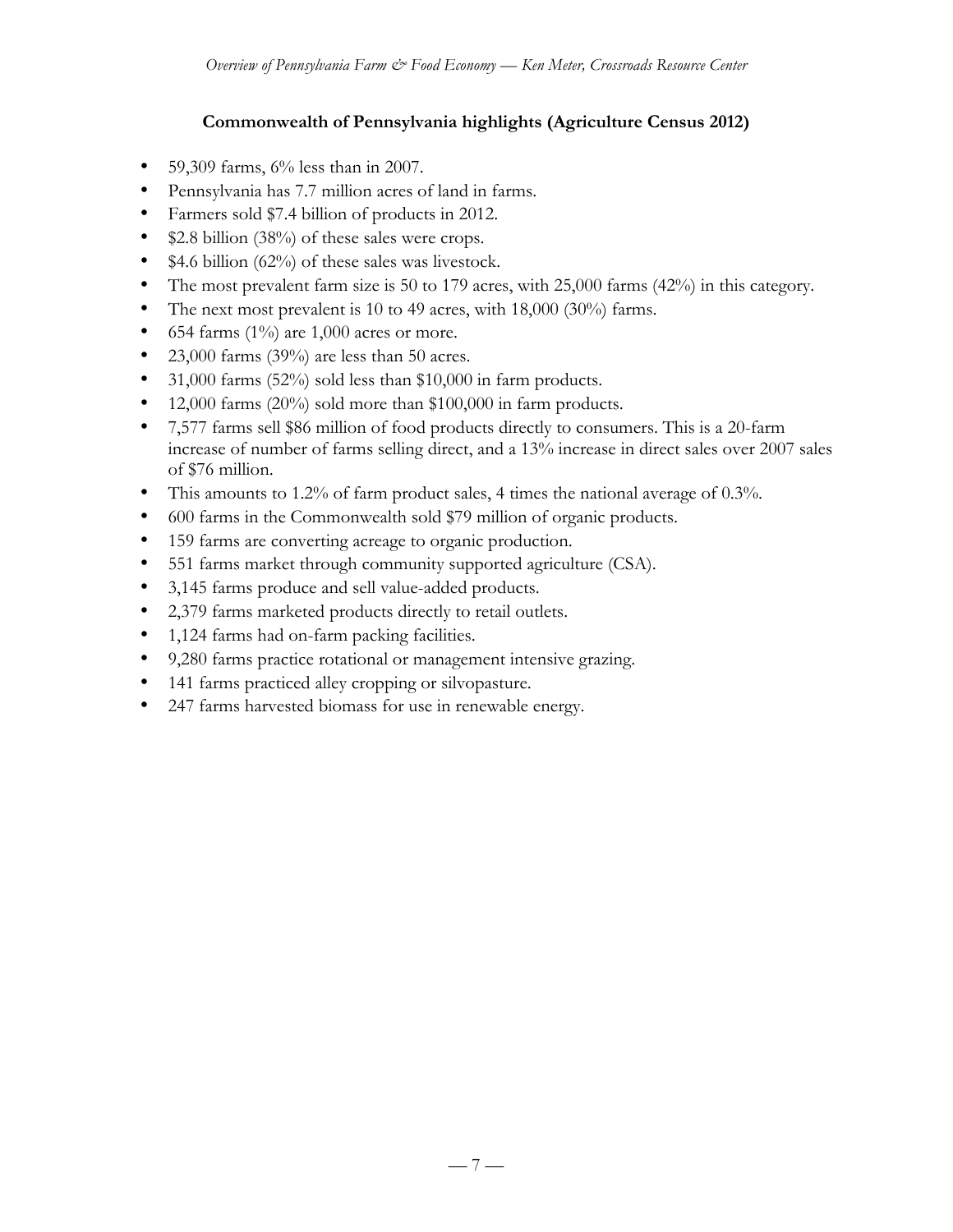# **Pennsylvania's top farm products in 2012 (Economic Research Service)**

*See chart on next page.*

|                |                      | \$ millions    |
|----------------|----------------------|----------------|
| 1              | Dairy                | 2,087          |
| 2              | Corn                 | 714            |
| 3              | Cattle & calves      | 706            |
| $\overline{4}$ | Chicken eggs         | 525            |
| 5              | <b>Broilers</b>      | 433            |
| 6              | Greenhouse & nursery | 374            |
| 7              | Hogs                 | 340            |
| 8              | Soybeans             | 301            |
| 9              | Hay                  | 130            |
| 10             | Apples               | 128            |
| 11             | Turkeys              | 120            |
| 12             | Wheat                | 67             |
| 13             | Other livestock      | 54             |
| 14             | Misc. vegetables     | 51             |
| 15             | Tobacco              | 35             |
| 16             | Potatoes             | 30             |
| 17             | Tomatoes             | 23             |
| 18             | Peaches              | 22             |
| 19             | Grapes               | 21             |
| 20             | Beans, Snap          | 15             |
| 21             | Barley               | 14             |
| 22             | Oats                 | 9              |
| 23             | Strawberries         | 7              |
| 24             | Mink Pelts           | $\overline{7}$ |
| 25             | Cabbage              | 5              |

 $N$ ote also that at \$86 million, direct sales from farmers to consumers amount to more value than the 12<sup>th</sup>-ranking *product, wheat.*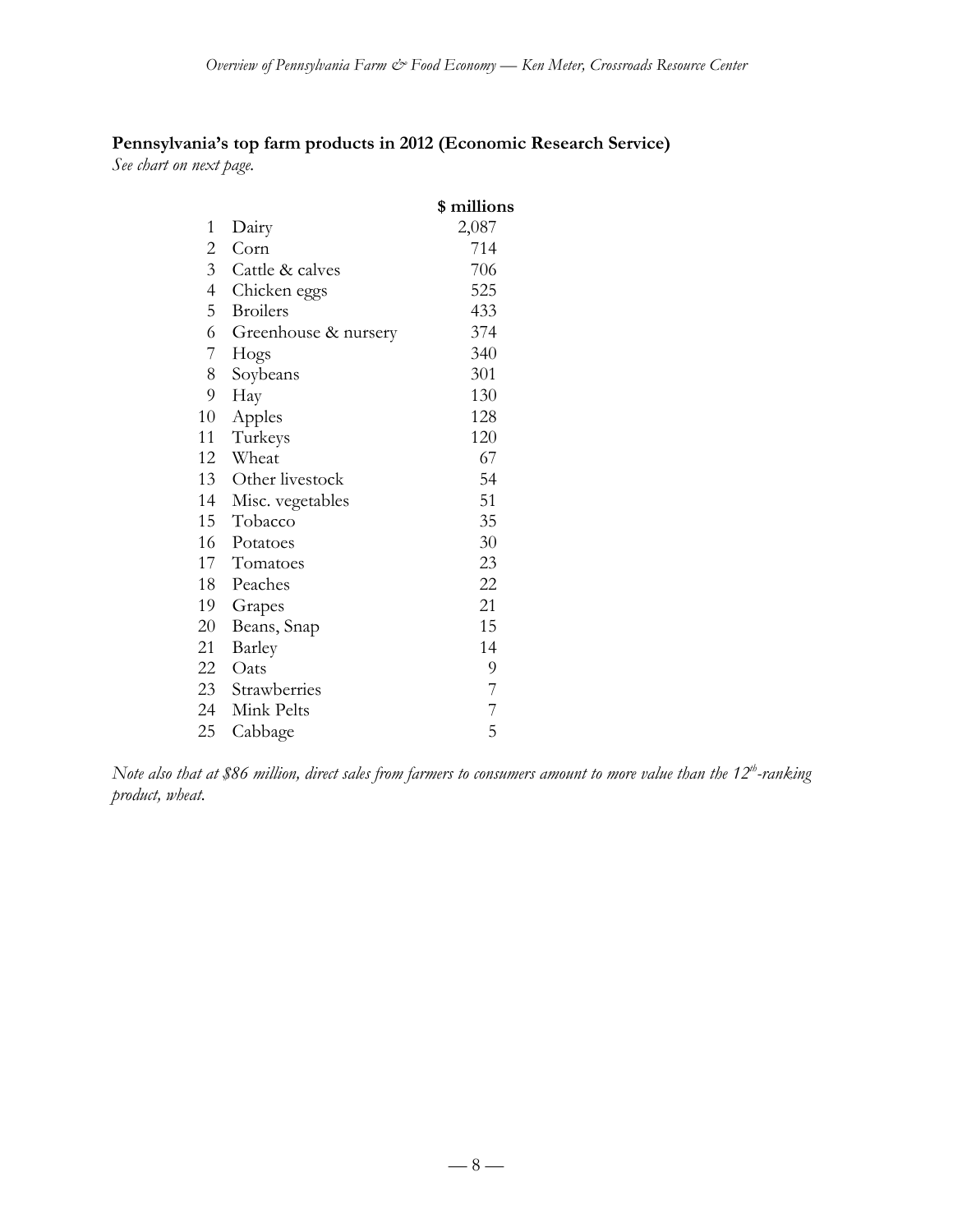# **Pennsylvania's top farm products in 2012 (Economic Research Service)**

*See table on previous page*



*Source: USDA Economic Research Service*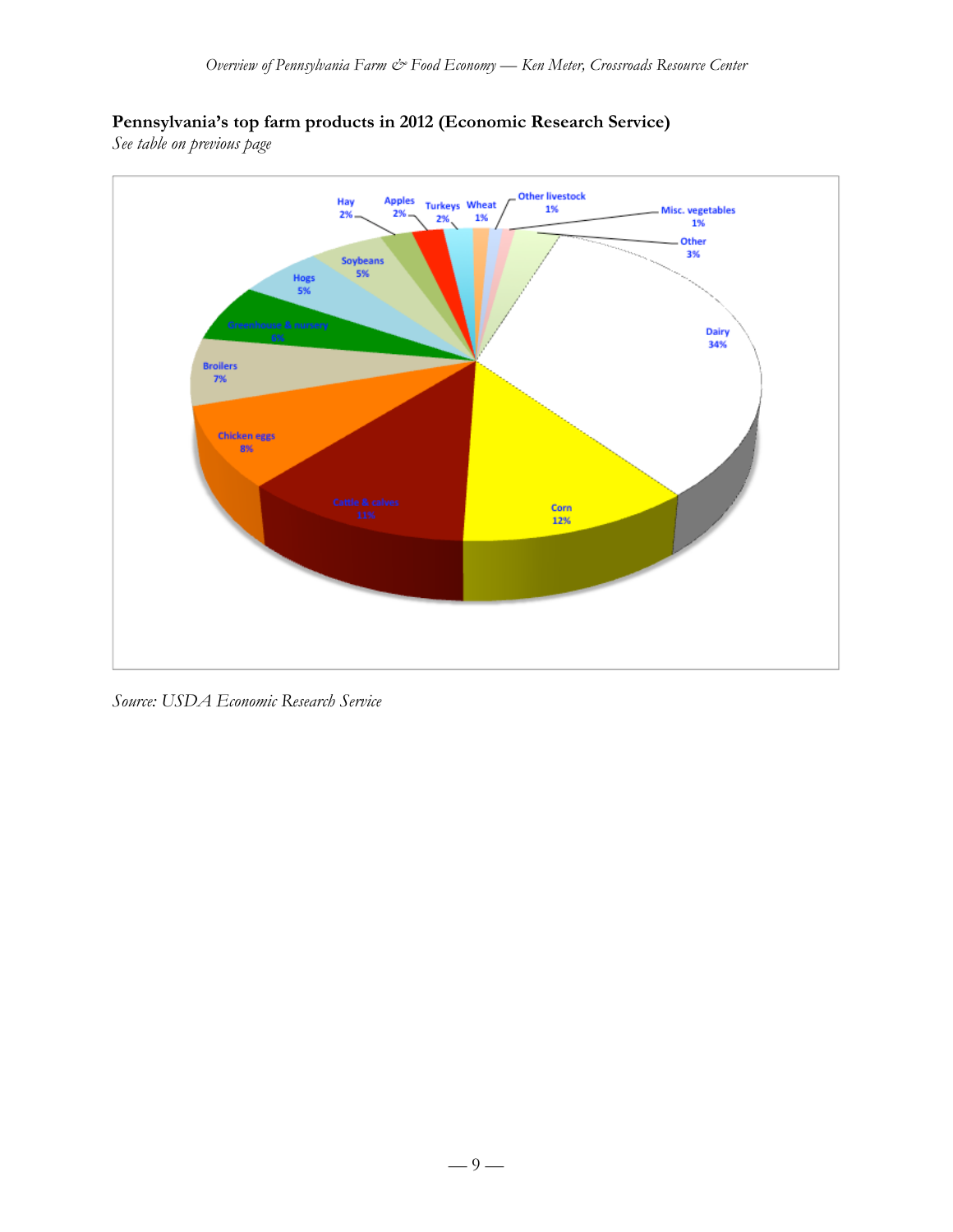### **Balance of Cash Receipts and Production Costs (BEA):**

59,309 Pennsylvania farmers sell \$6.3 billion of food commodities per year (1989-2012 average), spending \$5.8 billion to raise them, for an average gain of about \$500 million each year. This is an average net cash income of \$7,700 per farm. *Note that these sales figures compiled by the BEA may differ from cash receipts recorded by the USDA Agriculture Census (above).*

Overall, farm producers earned a surplue of \$11 billion by selling crops and livestock over the years 1989 to 2012. Yet farm production costs exceeded cash receipts for two years of that 24-year period. Moreover, 52% of the state's farms reported that they lost money in 2012 (Ag Census), and Pennsylvania farmers and ranchers earned \$920 million less by selling commodities in 2012 than they earned in 1969 (in 2012 dollars).

Farmers and ranchers earn another \$296 million per year of farm-related income — primarily custom work, and rental income (24-year average for 1989-2012). Federal farm support payments averaged \$108 million per year for the state for the same years.

#### **The Commonwealth's consumers:**

*See also information covering low-income food consumption and food-related health conditions, page 1-2 above.* Pennsylvania consumers spend \$36 billion buying food each year, including \$22 billion for home use. Most of this food is produced outside the state, so Pennsylvania consumers spend about \$33 billion per year buying food sourced outside of Pennsylvania. Only \$86 million of food products (1.2% of farm cash receipts and 0.2% of the state's consumer market) are sold by farmers directly to consumers.

Estimated change in net assets (that is, assets minus liabilities) for all Pennsylvania households combined was a loss of \$36 billion in 2011 alone (BLS). This places additional pressure on Pennsylvaia consumers trying to buy food.

#### **Farm and food economy summary:**

Farmers earn \$500 million each year producing food commodities, receive \$108 million in subsidies, and spend \$3.2 billion buying inputs sourced outside of the state. Even when farmers make money, these input purchases result in substantial losses to the Commonwealth as a whole. Overall, farm production creates a loss of \$2.6 billion to the Commonwealth.

Meanwhile, consumers spend \$33 billion buying food from outside. Thus, total loss to the Commonwealth is \$36 billion of potential wealth *each year*. This loss amounts to nearly six times the value of all food commodities raised in the Commonwealth.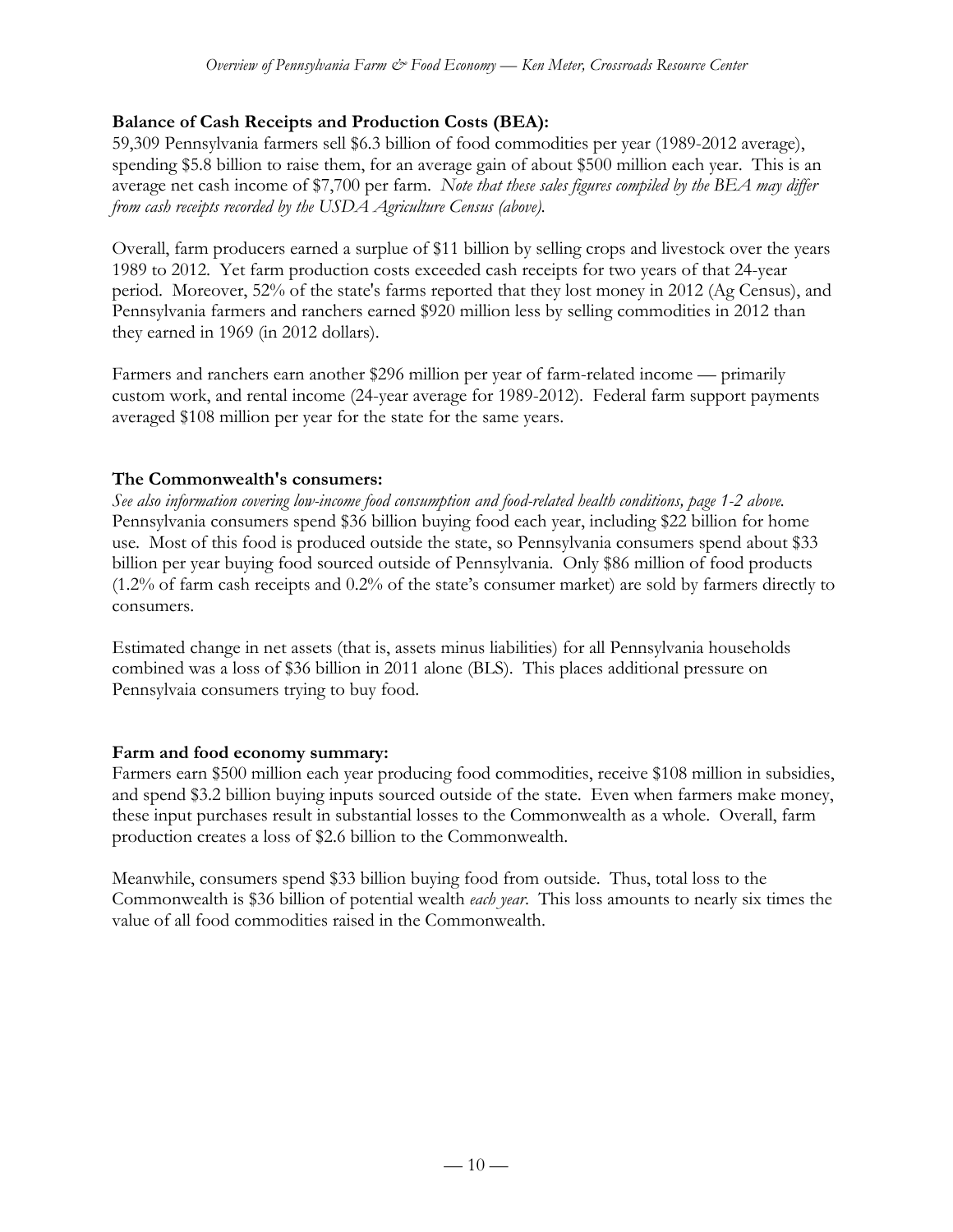#### **Pennsylvania: markets for food eaten at home (2011):**

Pennsylvania residents purchase \$36 billion of food each year, including \$22 billion to eat at home. Home purchases break down in the following way:

|                                     | billions |
|-------------------------------------|----------|
| Meats, poultry, fish, and eggs      | \$4.7    |
| Fruits & vegetables                 | 4.3      |
| Cereals and bakery products         | 3.2      |
| Dairy products                      | 2.4      |
| "Other," incl. Sweets, fats, & oils | 72       |

If each Pennsylvania resident purchased \$5 of food each week directly from farmers in the Commonwealth, these farms would earn \$3.3 billion of new farm revenue.

#### **Philadelphia metro area: markets for food eaten at home (2011):**

Metro Philadelphia residents purchase \$17 billion of food each year, including \$10 billion to eat at home. Home purchases break down in the following way:

|                                     | billions |
|-------------------------------------|----------|
| Meats, poultry, fish, and eggs      | \$2.2    |
| Fruits & vegetables                 | 2.0      |
| Cereals and bakery products         | 1.5      |
| Dairy products                      | 1.1      |
| "Other," incl. Sweets, fats, & oils | 34       |

#### **Pittsburgh metro region: markets for food eaten at home (2011):**

Pittsburgh metro residents purchase \$6.7 billion of food each year, including \$4 billion to eat at home. Home purchases break down in the following way:

|                                     | millions |
|-------------------------------------|----------|
| Meats, poultry, fish, and eggs      | \$868    |
| Fruits & vegetables                 | 798      |
| Cereals and bakery products         | 600      |
| Dairy products                      | 437      |
| "Other," incl. Sweets, fats, & oils | 1,329    |